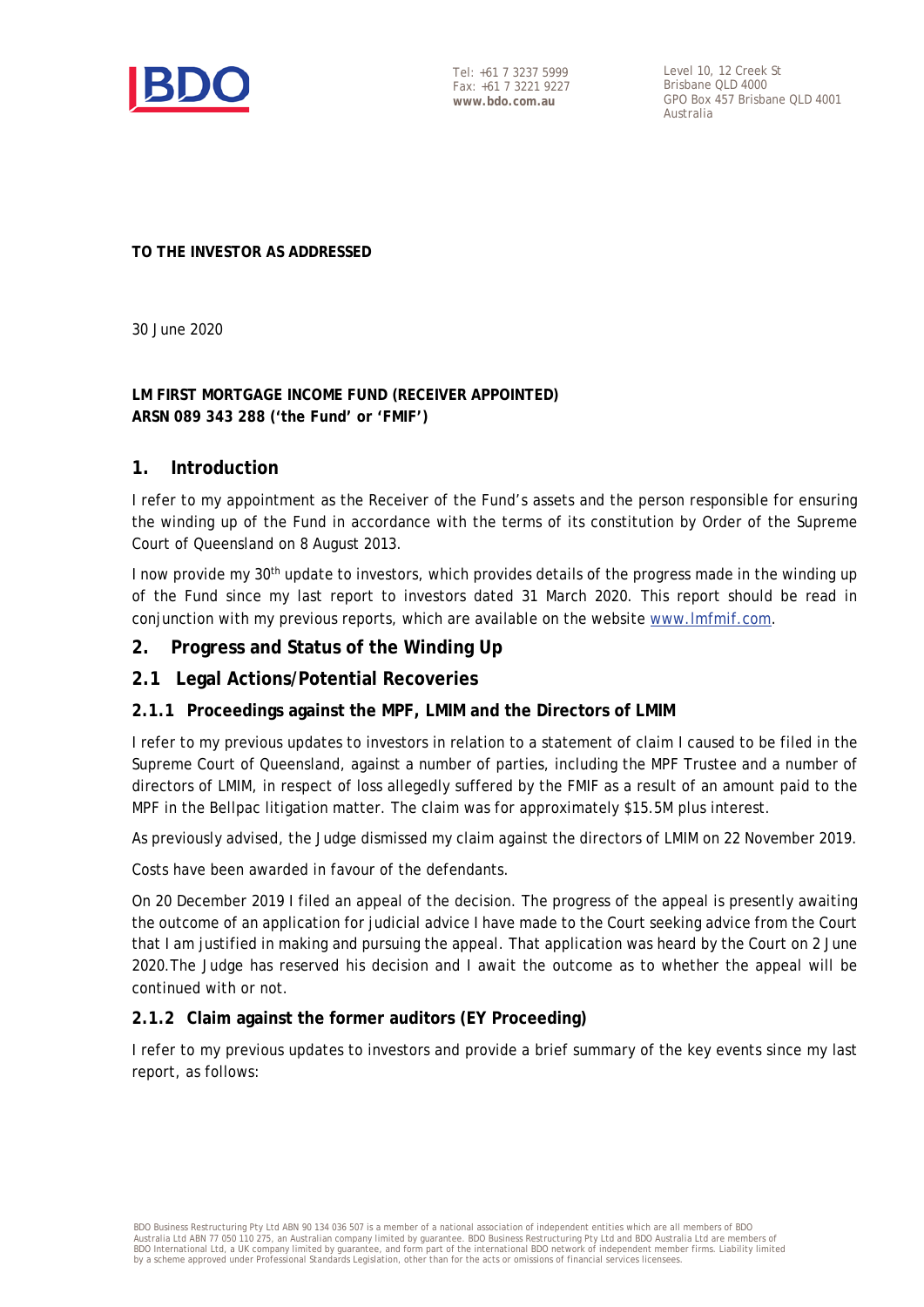

- I am still awaiting the outcome of my application to strike out the Privilege Claims which was heard on 14 February 2020 (the Privilege Application). When this decision is provided by the Court, further directions will be made for the progress of the claim;
- An Answer to the Counterclaim filed by the defendants was filed and served on 22 April 2020;
- The matter is otherwise presently being progressed including briefing essential expert witnesses and agreeing between the parties the process and manner in which electronic disclosure of evidence is to occur.

The proceedings are ongoing and an update will be provided in the next report.

#### **2.1.3 Bellpac Proceedings - Wollongong Coal Ltd (WCL)**

I refer to my previous updates to investors and provide a brief summary as follows:

- The liquidator of Bellpac has received the settlement amount of \$2 million from WCL in relation to the claim for redemption of the \$2 million Bonds held in WCL. A partial distribution of \$1M was received from the Bellpac liquidator in October 2019;
- The defendants' appeal of the decision of the Court which acknowledged that Bellpac (under the control of a liquidator) is the true owner of the \$8 million convertible bonds was unsuccessful;
- In January 2016, the Bellpac Liquidator applied for the conversion of the \$8 million Bonds to shares. As WCL did not issue all of the shares as required under the terms of the Bonds, the Bellpac Liquidator brought proceedings against WCL seeking orders requiring WCL to perform its obligation to redeem the Bonds converted to shares outside of the required time;
- The Bellpac liquidator and WCL have entered into a binding heads of agreement (HOA) which relates to the settlement of the litigation commenced against WCL. The terms of the heads of agreement include that WCL will pay to Bellpac a settlement sum of \$6.3 million in return for certain releases and Bellpac returning or cancelling the WCL shares issued to Bellpac;
- The conditions precedent to the settlement with WCL include obtaining necessary approvals to undertake the settlement transactions. In this regard:
	- o The Bellpac Liquidator has obtained creditor approval to enter into the settlement with WCL;
	- o The Court declined to exercise its discretion on WCL's application for approval to acquire and or cancel Bellpac's holding of WCL shares. WCL is now preparing to seek shareholder approval.

The remaining condition precedent (Sunset Date) to the settlement with WCL has been extended several times and the Liquidator was successful in negotiating, as part of the agreement to extend the Sunset Date, that WCL will pay interest at 3% p.a. from 2 October 2017 until settlement. To date WCL has paid \$3M towards the settlement into their solicitors' trust account, which is to be released upon receiving shareholder approval of the settlement.

Delays have been encountered in calling the meeting of shareholders, including WCL entering into a scheme of arrangement which was terminated after failing to meet certain conditions, but which has since been reinstated. Certain conditions of the scheme of arrangement remain to be completed.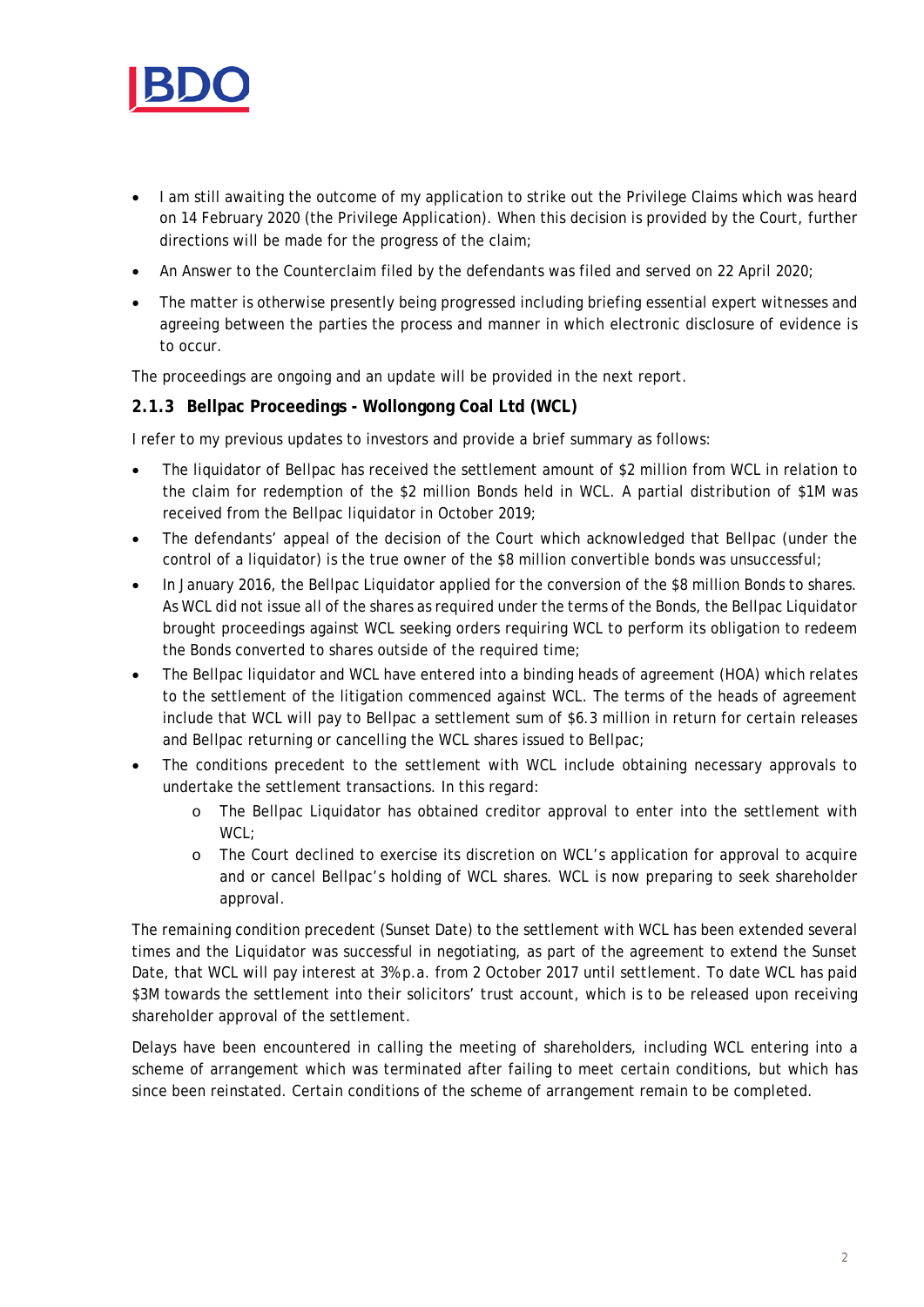

This is anticipated to be done by 15 July 2020 with shareholder approval to be obtained within 100 days thereafter. A revised binding heads of agreement was executed on 9 June 2020.

A further update will be provided in the next report.

#### **2.1.4 Claims against guarantors**

There is only one remaining matter which can be summarised, as follows:

• PTAL as custodian of the FMIF obtained judgment against a guarantor, for approximately \$3 million, plus interest and costs. The trustee in bankruptcy has identified potential recoveries for the benefit of creditors of the bankrupt estate, of which the Fund is a major creditor. The bankrupt, along with other parties, contributed land to a development. The land was subdivided, developed and sold, and the net proceeds of sale in the sum of approximately \$12 million is presently held in a solicitors trust account on an interim basis, protected by certain undertakings given by the solicitor holding the funds. The trustee claims an entitlement in respect of all or at least a substantial portion of the funds held in the solicitors trust account; however, other parties to the dispute allege that associated entities of the bankrupt are entitled to the funds. I instructed PTAL as custodian of the FMIF to enter into a Deed of Indemnity to fund a public examination and any agreed recovery proceedings in respect of this matter. A public examination was held in the Federal Court on 7, 12, 13, 18 and 19 November 2019. Subsequently, demands were served on several parties. A mediation with one of the parties to the dispute was held in May, with discussions taking place to hold a further mediation with other parties to the dispute.

An update will be provided in the next report.

## **2.1.5 Liquidators of LMIM (FTI Consulting)**

#### **2.1.5.1 Remuneration claim and expenses claim**

I refer to my previous reports to investors.

The judgement regarding and orders made in relation to FTI's first remuneration claim and indemnity claim are available on the websites [www.lmfmif.com](http://www.lmfmif.com/) and [www.lminvestmentadministration.com.](http://www.lminvestmentadministration.com/)

The judgement and orders made with respect to FTI's second remuneration claim are summarised in paragraph 2.1.5.2 of my report to investors dated 31 March 2020.

#### **2.1.5.2 Third FTI Remuneration Application**

I was provided with a further application by FTI for approval of remuneration on 5 May 2020. The application seeks a total of \$194,180.25 from the FMIF for the period 1 July 2018 to 29 February 2020, made up of Category 1 remuneration (remuneration that is specifically referrable to the FMIF) of \$126,462, and Category 2 Remuneration (remuneration that relates to all of the funds of which LMIM is the Responsible Entity) of \$67,717.65.

The application has not yet been filed or listed for hearing although I have raised a number of queries with FTI in relation to the application and amount sought.

An update regarding this application, will be provided in my next report to investors.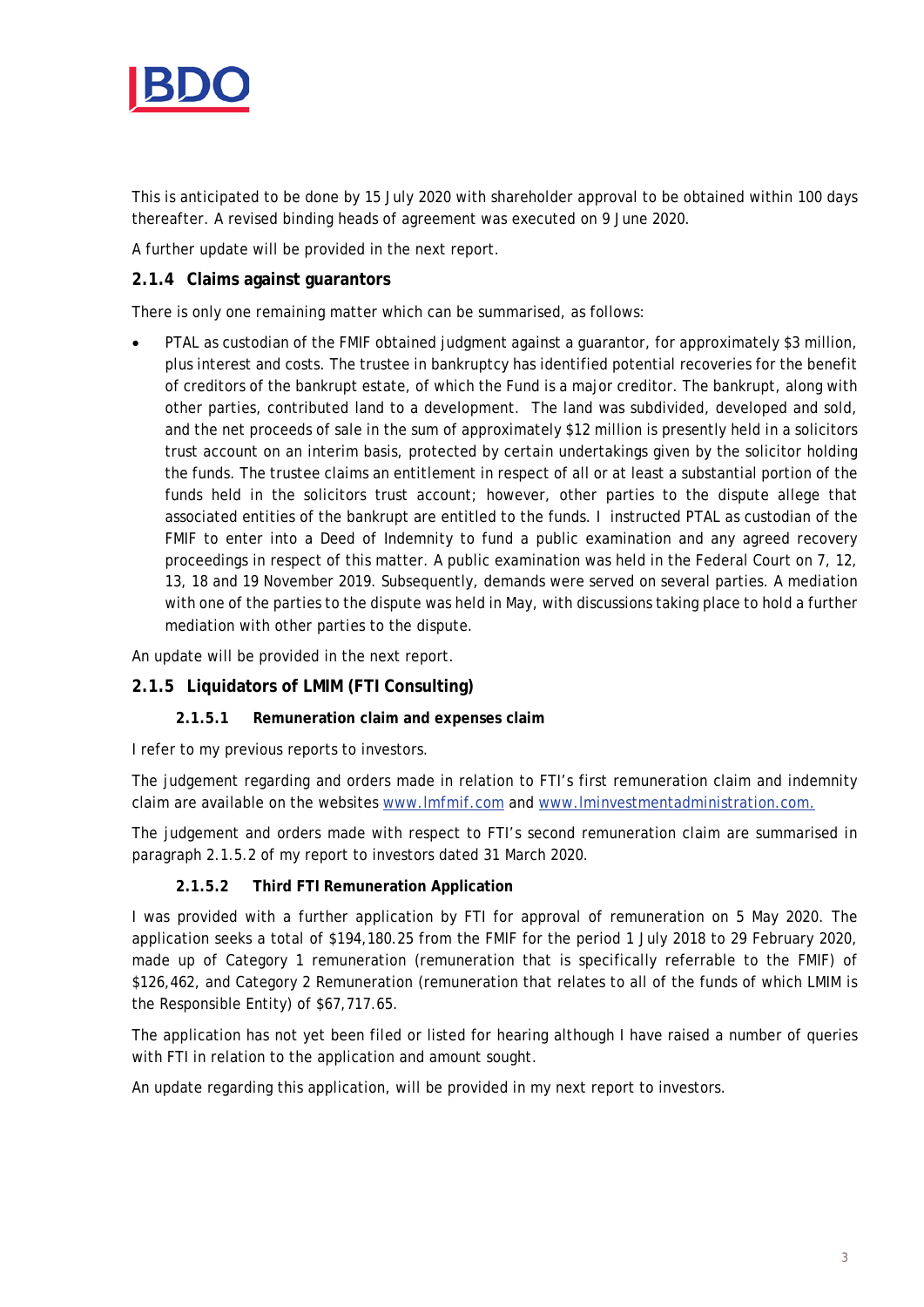

### **2.1.5.3 Indemnity claim against the Fund and proof of debt process**

The proof of debt process and claims notified to me, or potential claims by LMIM for indemnity from the FMIF, with respect to debts or claims of creditors of LMIM, are summarised in paragraph 2.1.5.3 of my report to investors dated 31 March 2020.

There have been no significant developments in relation to these indemnity claims since my last report to investors.

## **2.1.5.4 Expenses**

The judgment and orders of the Court made with respect to two further applications by the Liquidator for payment of expenses from the FMIF, which were heard in January and February of 2020, are summarised in paragraph 2.1.5.4 of my report to investors dated 31 March 2020.

FTI informed me some-time ago that they intend to make a further claim against the Fund for indemnity for expenses incurred by LMIM and/or the Liquidator, however despite several requests to enquire on the status of the claim and request that it be filed with their remuneration application to save costs to investors, have not advised when the application and supporting material will be forthcoming.

## **2.1.5.5 Further application by FTI for directions**

The judgment and orders of the Court with respect to a further application filed by Mr Park on 10 October 2018 seeking directions in relation to the dual appointments of Mr Park and I to wind up the FMIF are summarised in paragraph 2.1.5.5 of my report to investors dated 31 March 2020.

### **2.1.**5**.6 Claim filed against LMIM**

The claims made in this proceeding and the key steps to date in the proceeding, are summarised in paragraph 2.1.5.6 of my report to investors dated 19 December 2019. The current status of this claim is that it remains stayed until further order. I will keep investors updated as to any developments in relation to this claim.

## **3 Personal Portfolio Bonds / Insurance Bonds**

## *For the information of holders of "Personal Portfolio Bonds" or "Insurance Bonds" marketed by Friends Provident International Limited and Old Mutual International Isle of Man Limited (formerly Skandia International).*

I have been advised by Coburn Corporate Intelligence (CCI) that Signature Litigation LLP, a London-based law firm and with other lawyers, have filed class actions against Old Mutual International Isle of Man Limited (formerly Skandia International) (OMI) and Friends Provident International Limited (FPI) in the Isle of Man. The claims seek compensation for the failure of financial products marketed to investors by FPI and OMI as "portfolio bonds" or "insurance bonds" (with product names such as "Executive Investment Bond or Reserve Investment Bond").

If your investment in the LM First Mortgage Income Fund was held through one of these bonds, you can find out further information by visiting the CCI website - [www.coburnci.com](http://www.coburnci.com/) and clicking on "OMI/FPI CLASS ACTION REGISTER HERE".

I am informed by CCI that the class actions, are not available to direct investors in the LM First Mortgage Income Fund who do not hold Portfolio Bonds/Insurance Bonds.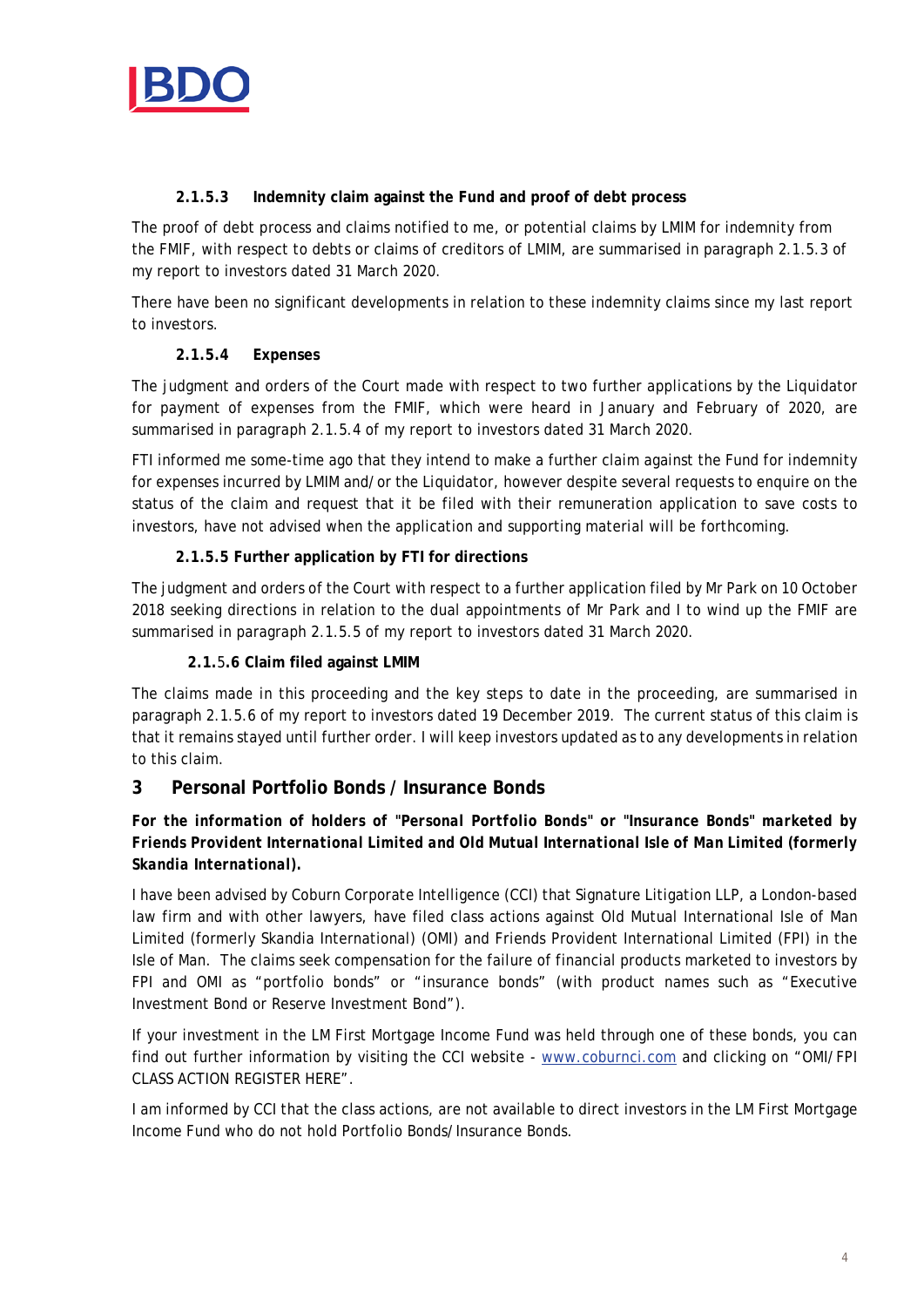

I make no representation as to the availability of a claim to any investor nor the likelihood of any recovery. Investors should make their own enquiries.

#### **4 Management Accounts**

As advised in my previous report, the management accounts for the half-year ending 31 December 2019 are available on the website [www.lmfmif.com.](http://www.lmfmif.com/)

The management accounts for the year ending 30 June 2020 will be uploaded to the website [www.lmfmif.com](http://www.lmfmif.com/) by 30 September 2020.

#### **5 Investor Information**

## **5.1 Estimated Returns to Investors**

#### **5.1.1 Based on current cash at bank and excluding future recoveries and costs**

I provide an estimated remaining return to Investors of 6.9 cents per unit as at 31 May 2020, and a total estimated return of 13.4 cents per unit taking into account the interim distribution paid of 6.5 cents per unit, calculated as follows:

| <b>Description</b>                                               | \$<br>Amount  |
|------------------------------------------------------------------|---------------|
| Cash at bank                                                     | 34,407,012    |
| <b>Estimated Assets Position</b>                                 | 34,407,012    |
| Other unsecured creditors                                        | (1, 455, 211) |
| Returned First Interim Distribution to investors (6.5 cents)     | (1,661,925)   |
| Receiver's fees & outlays (BDO) 1 November 2019 to 30 April 2020 | (941, 200)    |
| Receiver's fees & outlays (BDO) 1 May 2020 to 31 May 2020        | (183, 341)    |
| <b>Total Liabilities</b>                                         | (4, 241, 677) |
| Estimated net amount available to investors as at 31 May 2020    | 30, 165, 335  |
| Benefit of Feeder Fund settlement of amounts withheld*           | 3,896,103*    |
| Total estimated amount available to investors                    | 34,061,438    |
| Total investor units (AUD Equivalent as at date of appointment)  | 492, 125, 624 |
| Estimated return in the dollar                                   | 6.9 cents     |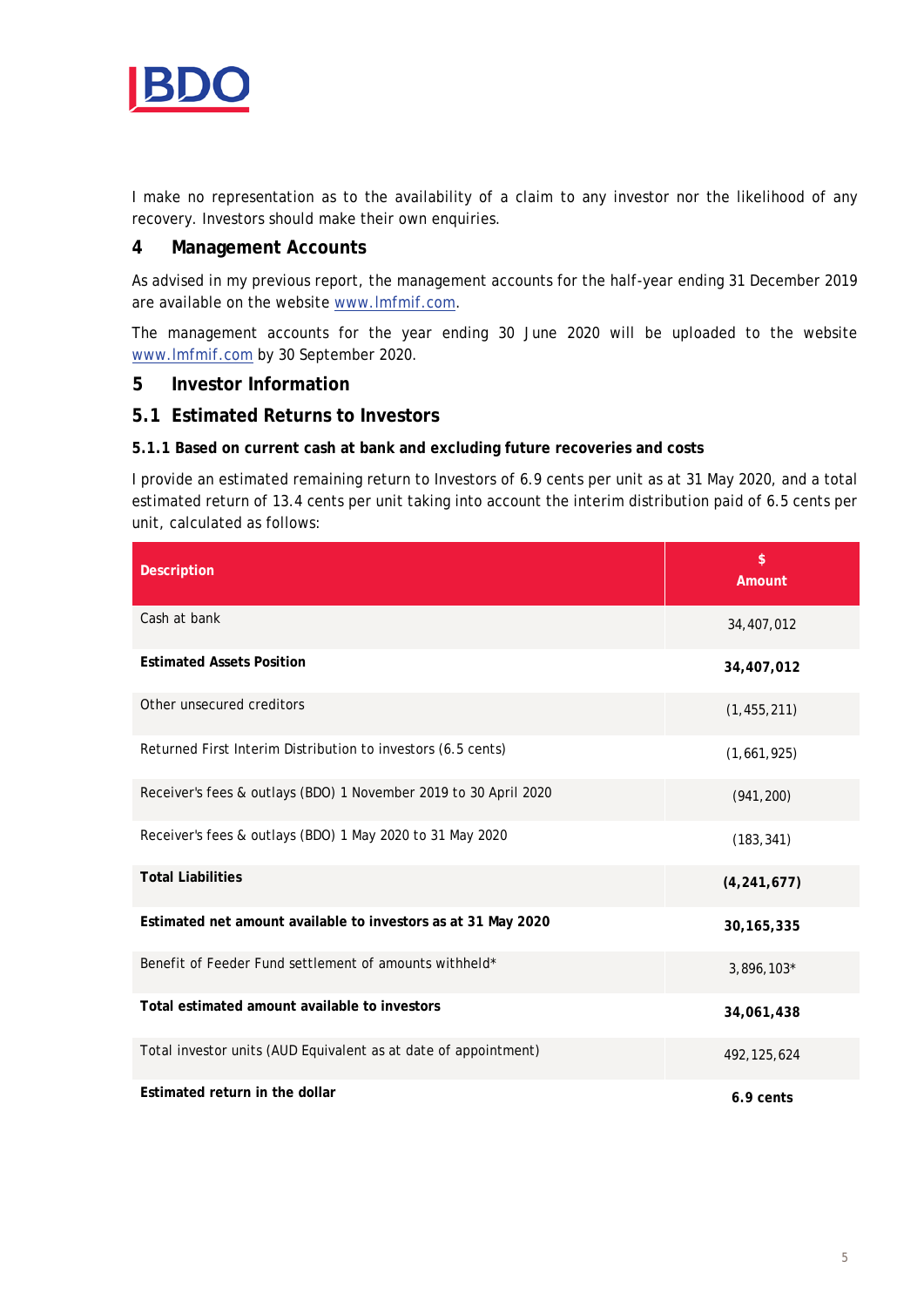

| Description                          | \$<br>Amount |
|--------------------------------------|--------------|
| Add: Distributions to date           | 6.5 cents    |
| Total estimated return in the dollar | $13.4$ cents |

If further recoveries are made this will increase the amount due from the Feeder Funds settlement.

Please note that the estimate and prior estimates do not take into account future operating costs and future Receiver's fees or any legal recoveries against borrowers, valuers or other third parties.

The Feeder Fund settlement will reduce the amount of cash to be paid to the Feeder Funds. Based on the amounts in the above table, I attach at Annexure 1 calculations showing the net amounts payable to the Feeder Funds, as follows:

| <b>Feeder Fund</b>                                                    | <b>Estimated Return</b> |
|-----------------------------------------------------------------------|-------------------------|
| LM Currency Protected Australian Income Fund ("CPAIF")                | 3.7 cents               |
| LM Institutional Currency Protected Australian Income Fund ("ICPAIF") | 3.7 cents               |
| LM Wholesale First Mortgage Income Fund ("WFMIF")                     | 5.4 cents               |

These are the amounts that would be paid to the responsible entities of each of the Feeder Funds, the costs and expenses of the Feeder Funds would need to be distributed from the net cash that is paid to each of the Feeder Funds before distributions are made to Feeder Fund investors.

#### **5.1.2 High and low returns based on estimates of future recoveries and costs**

| <b>Description</b>                                                                  | High (\$)     | Low $($ \$)    |
|-------------------------------------------------------------------------------------|---------------|----------------|
| Estimated net amount available to investors as at 31 May 2020                       | 30, 165, 335  | 30, 165, 335   |
| Litigation Recoveries/(Losses)                                                      | 215,786,000   | (16, 850, 000) |
| Other Future Costs                                                                  | (1,600,000)   | (2,400,000)    |
| Estimated net amount available to investors after Litigation<br>Recoveries/(Losses) | 244,351,335   | 10,915,335     |
| Benefit of Feeder Fund settlement of amounts withheld                               | 24,445,221    | 1,409,806      |
| Total estimated amount available to investors after Litigation Recoveries           | 268,796,556   | 12,325,141     |
| Total investor units (AUD Equivalent as at date of appointment)                     | 492, 125, 624 | 492, 125, 624  |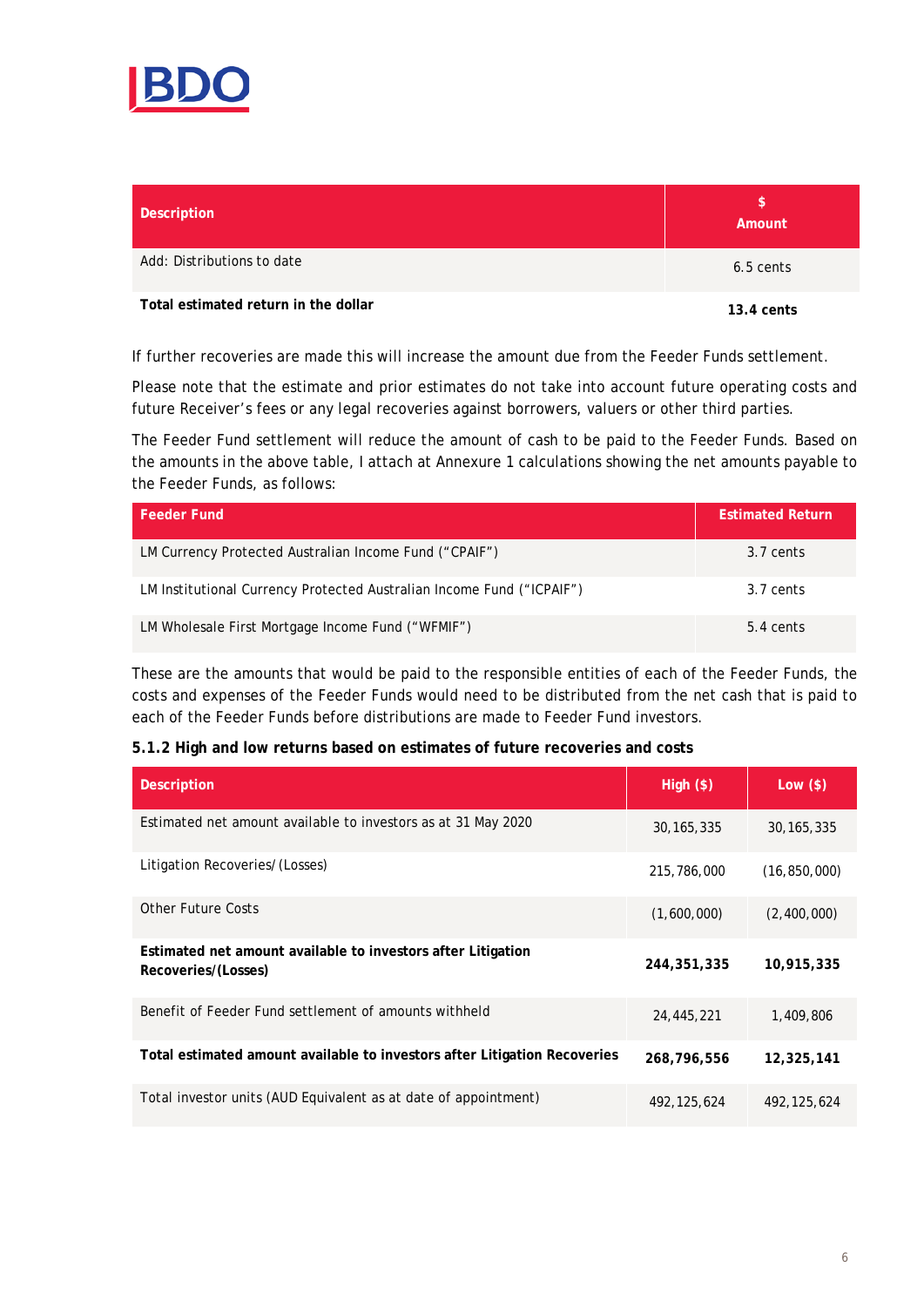

| <b>Description</b>                                                  | High (\$)    | Low $($ \$) |
|---------------------------------------------------------------------|--------------|-------------|
| Estimated return in the dollar after Litigation Recoveries/(Losses) | 54.6 cents   | 2.5 cents   |
| Add: Distributions to date                                          | $6.5$ cents  | $6.5$ cents |
| Total estimated return in the dollar after Litigation Recoveries    | $61.1$ cents | 9 cents     |

The estimated amounts for litigation recoveries/(losses) include the proceedings against the auditors, the proceedings against the directors, the Bellpac liquidator claim and the Lamb trustee in bankruptcy claim. The high amount is if all matters are concluded successfully (included the auditors claim at the highest amount claimed of \$201M) and the low amount if all matters are lost (including the appeal of the proceedings against the directors) and adverse cost orders are paid (if applicable).

The other future costs assume an estimated time to complete the winding up of up to three years.

# **5.2 Further Distributions to Investors**

The Court authorised and empowered me on 2 October 2019 to make an interim capital distribution of 6.5 cents per unit to investors of the LM First Mortgage Income Fund. I confirm the interim distribution was paid to investors in October 2019.

Once the above matters in section 2 have been finalised, I intend to pay, subject to court approval, the final distribution to investors.

I will provide an update on the progress of the winding up of the Fund in my next report to investors.

## **5.3 Ongoing Reporting to Investors**

Reports will be distributed to investors in accordance with the preferred method of correspondence recorded for each investor in the Fund's database. In order to assist in reducing distribution costs, it would be appreciated if investors could nominate an email address as their preferred method to receive correspondence. Investors may update their details as outlined in Section 4.4 below. For those investors that do not have an email address, correspondence will continue to be sent to you via post.

My next report to investors will be issued by 30 September 2020.

#### **5.4 Investors Queries**

For any changes to investors details, please review the Useful Forms/Procedures tab on the website [www.lmfmif.com](http://www.lmfmif.com/) which includes information regarding the following procedures:

- Change of Contact Address/Bank Account Details
- Change of Contact Address/Bank Accounts Details of a Deceased Estate
- Change of Trustee of Self-Managed Super Fund
- Transfer of Unit Holding from a Super Fund/ Trustee Company to Personal Name(s)
- Transfer of Unit Holding from a Deceased Estate to a Sole Survivor
- Transfer from a Deceased Estate to a Beneficiary of an Estate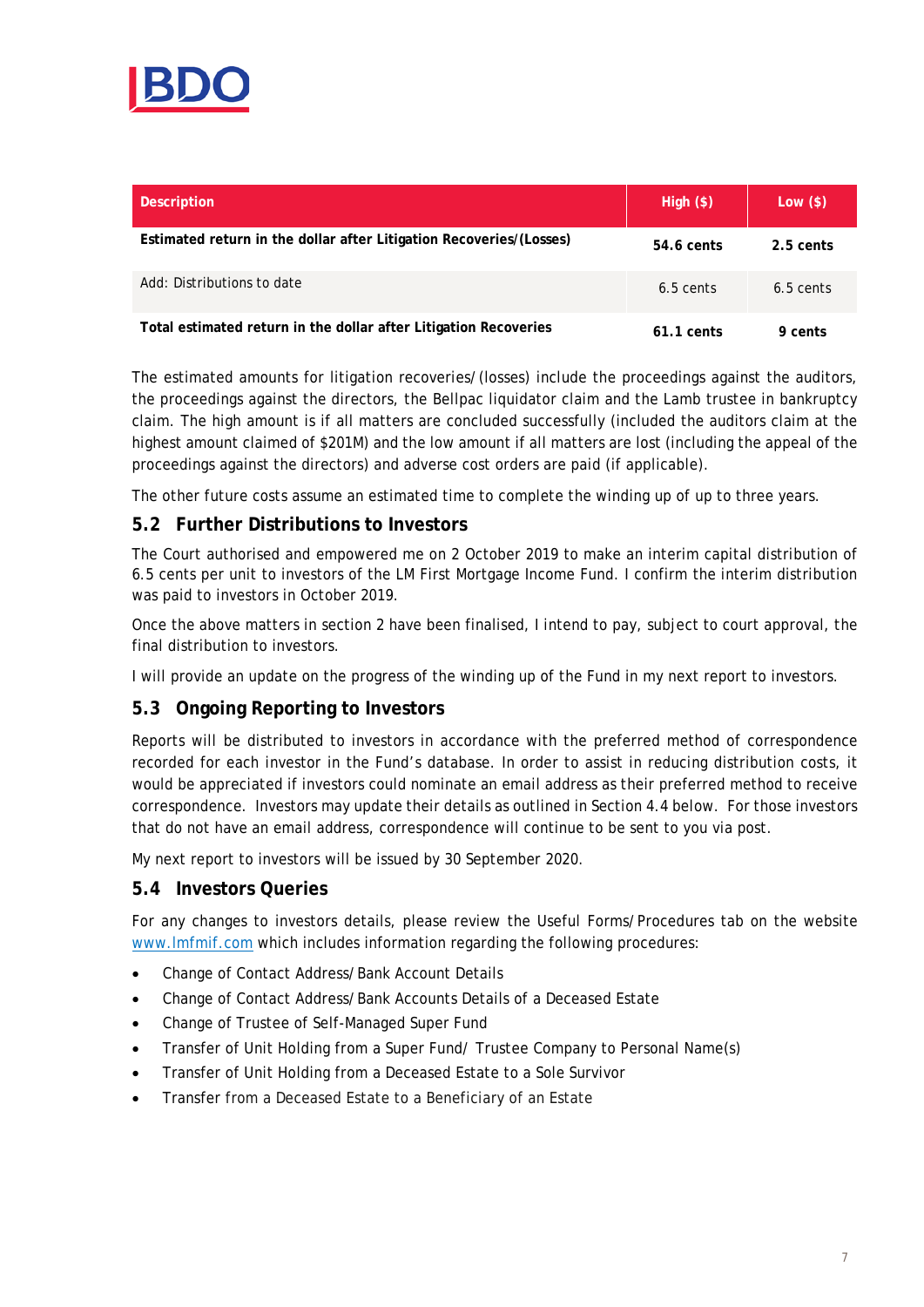

It is a requirement that advisors or other third parties acting on behalf of Unit Holders are doing so pursuant to a relevant Authority/Power of Attorney. Please ensure that a relevant Authority/Power of Attorney accompanies the abovementioned documents as necessary (if an Authority/Power of Attorney has not previously been provided).

It is preferable that all questions about the winding up, or communications are sent via email to [enquiries@lmfmif.com](mailto:enquiries@lmfmif.com) with original documents to be mailed as required to:

BDO GPO Box 457 Brisbane QLD 4001 Phone: +61 7 3237 5999 Fax: +61 7 3221 9227

## **6 Receiver's Remuneration and Expenses**

There have been thirteen applications to Court to date to approve my remuneration from the date of my appointment on 8 August 2013 until 30 April 2020.

The thirteenth application for the approval of my remuneration for the period 1 November 2019 to 30 April 2020, having been adjourned on 27 May 2020, will be heard by the Court on 2 July 2020. My remuneration claim for this period is in the amount of \$989,373.55 (inclusive of GST) plus outlays of \$1,363.49 (inclusive of GST) in relation to my role as the person responsible for ensuring the FMIF is wound up in accordance with its constitution.

A copy of all documentation in relation to my applications can be found on the website [www.lmfmif.com.](http://www.lmfmif.com/)

In addition to the remuneration previously approved by the Court and the thirteenth application set out above, I calculate that, on a time basis, I have incurred further remuneration of \$183,335.50 (exclusive of GST) plus outlays of \$5.40 (exclusive of GST) from 1 May 2020 to 31 May 2020 as detailed in the attached summary.

#### **7 Queries**

Should unit holders wish to advise of any changes in details or require further information, please contact BDO as follows:

BDO GPO Box 457 Brisbane QLD 4001 Phone: +61 7 3237 5999 Fax: +61 7 3221 9227 Email: [enquiries@lmfmif.com](mailto:enquiries@lmfmif.com)

Yours sincerely

David Whyte

Receiver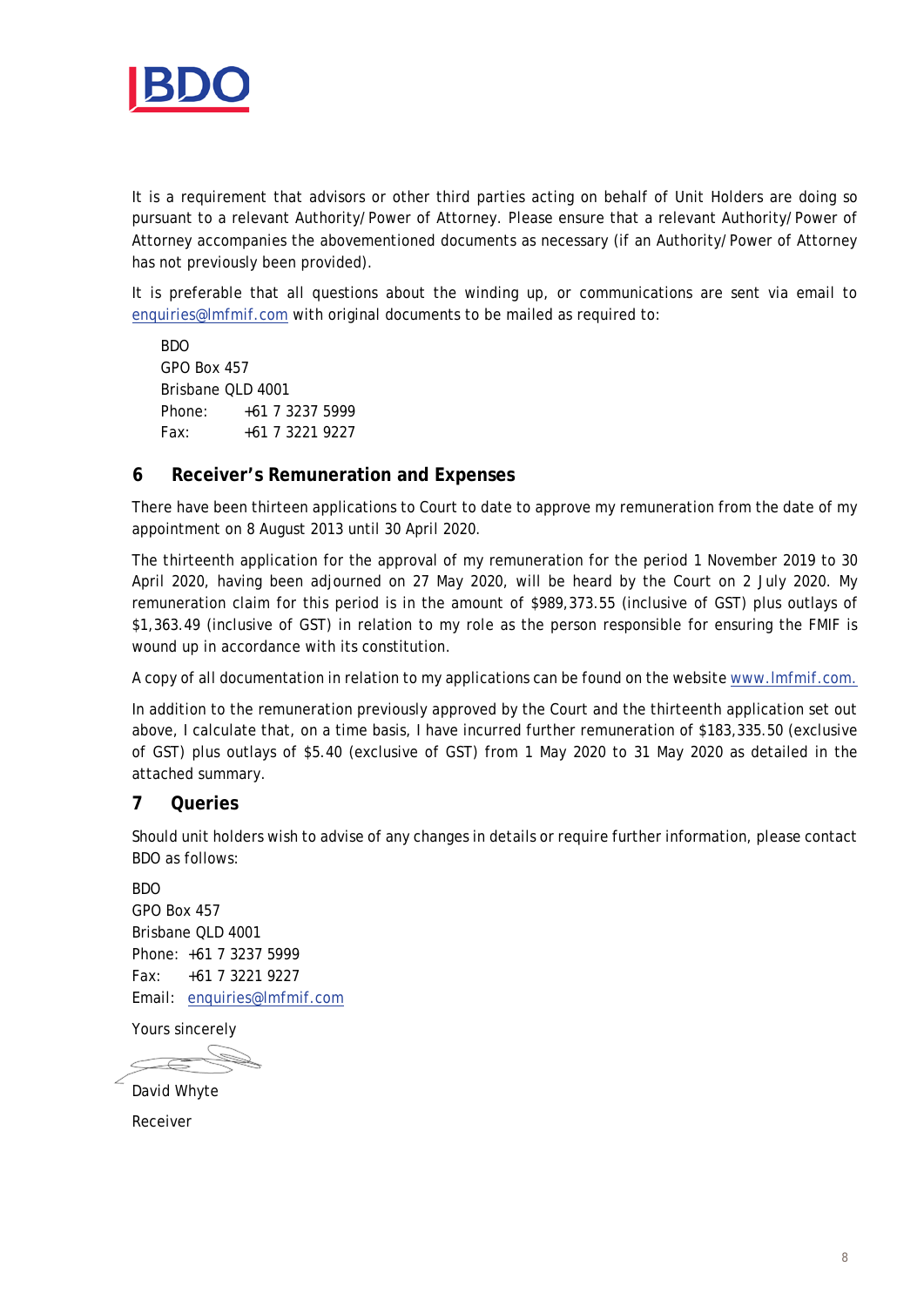

#### **ANNEXURE 1**

## **ESTIMATED RETURN TO FEEDER FUNDS**

|                    |                        | Estimated Return to Feeder Funds as at 31 May 2020 |                       |                      |                    |  |  |  |
|--------------------|------------------------|----------------------------------------------------|-----------------------|----------------------|--------------------|--|--|--|
| <b>Feeder Fund</b> | <b>Number of Units</b> | Distribution (\$)                                  | Amounts withheld (\$) | Net Amount Paid (\$) | Net Cents per Unit |  |  |  |
| <b>CPAIF</b>       | 120,702,630            | 7,398,589                                          | 2,959,436             | 4,439,153            | 0.037              |  |  |  |
| <b>ICPAIF</b>      | 9,350,802              | 573,167                                            | 229,267               | 343,900              | 0.037              |  |  |  |
| <b>WFMIF</b>       | 99,488,929             | 6,098,274                                          | 707,400               | 5,390,874            | 0.054              |  |  |  |
| Total              | 229,542,361            | 14,070,030                                         | 3,896,103             | 10,173,927           |                    |  |  |  |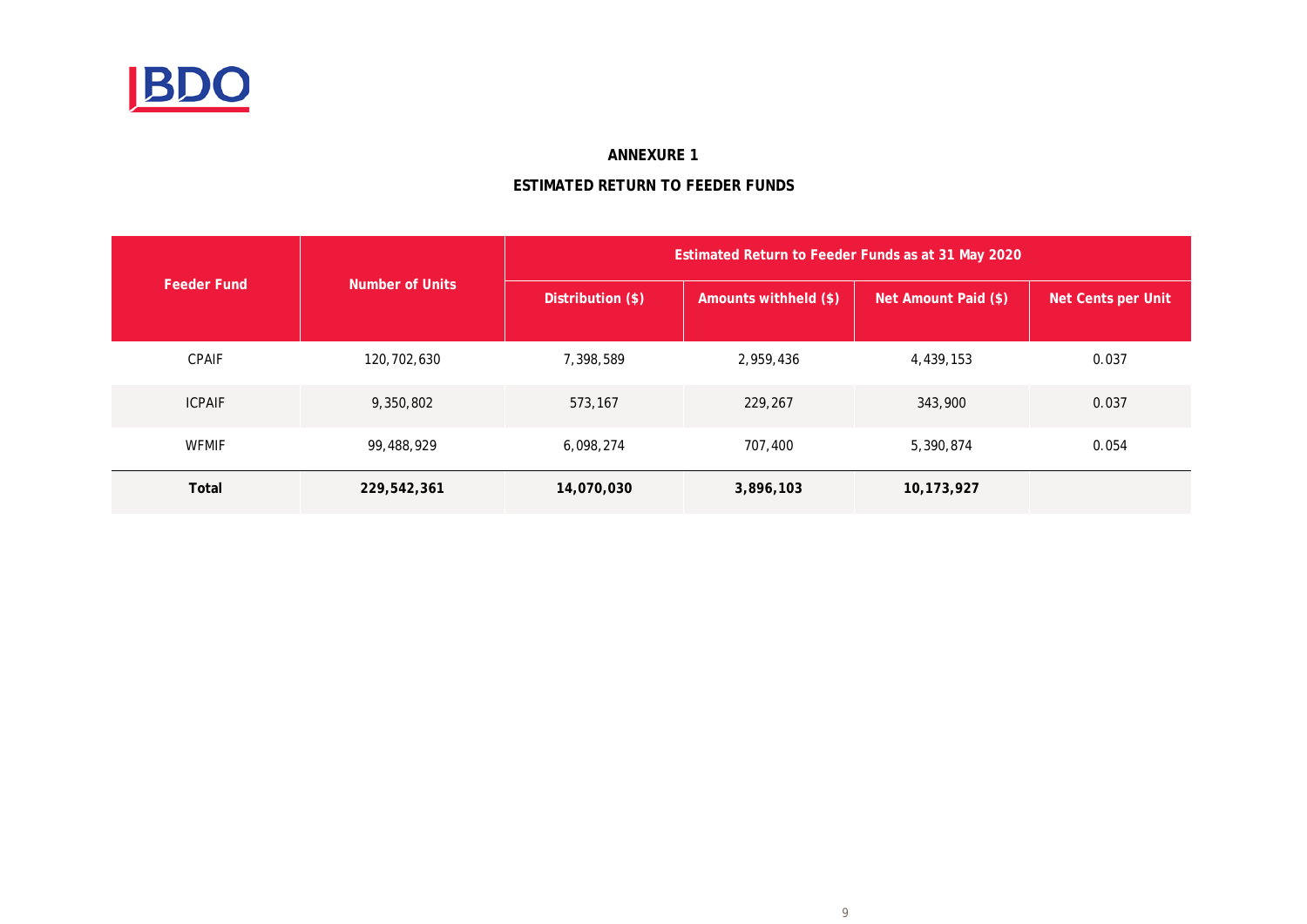

## **LM First Mortgage Income Fund (Receiver Appointed) REMUNERATION REPORT - Summary of professional fees by category of work for the period 1 May 2020 to 31 May 2020**

|                       |                             |               |                            | <b>Totals</b> | <b>Task Area</b> |            |                  |           |          |          |                  |          |                |           |
|-----------------------|-----------------------------|---------------|----------------------------|---------------|------------------|------------|------------------|-----------|----------|----------|------------------|----------|----------------|-----------|
|                       |                             |               |                            |               | Assets           |            | <b>Creditors</b> |           | Trade On |          | <b>Dividends</b> |          | Administration |           |
| Employee              | Position                    | Rate          | hrs                        |               | hrs              |            | hrs              |           | hrs      |          | hrs              |          | hrs            |           |
| David Whyte           | Partner                     | 615           | 48.1                       | 29,581.50     | 25.1             | 15,436.50  | 0.4              | 246.00    | 6.3      | 3,874.50 |                  |          | 16.3           | 10,024.50 |
| Clark Jarrold         | Partner                     | 615           | 17.2                       | 10,578.00     | 17.2             | 10,578.00  |                  |           |          |          |                  |          |                |           |
| Craig Jenkins         | Partner                     | 540           | 0.9                        | 486.00        | 0.9              | 486.00     |                  |           |          |          |                  |          |                |           |
| <b>Charles Haines</b> | <b>Associate Director</b>   | 525           | 1.0                        | 525.00        |                  |            | 0.2              | 105.00    |          |          | 0.2              | 105.00   | 0.6            | 315.00    |
| Arthur Taylor         | Senior Manager              | 500           | 40.2                       | 20,100.00     | 40.2             | 20,100.00  |                  |           |          |          |                  |          |                |           |
| Julie Pagcu           | <b>Associate Director</b>   | 465           | 51.7                       | 24,040.50     | 51.7             | 24,040.50  |                  |           |          |          |                  |          |                |           |
| Jayden Coulston       | Manager                     | 460           | 26.3                       | 12,098.00     |                  |            | 24.3             | 11,178.00 |          |          | 2.0              | 920.00   |                |           |
| Ryan Whyte            | Accountant                  | 275           | 120.4                      | 33,110.00     | 83.8             | 23,045.00  | 15.7             | 4,317.50  | 20.2     | 5,555.00 |                  |          | 0.7            | 192.50    |
| Jordan Devery         | Graduate Accountant         | 225           | 117.5                      | 26,437.50     | 72.6             | 16,335.00  | 44.4             | 9,990.00  | 0.5      | 112.50   |                  |          |                |           |
| Liam Landrigan        | Graduate Accountant         | 225           | 100.0                      | 22,500.00     |                  |            | 99.9             | 22,477.50 |          |          |                  |          | 0.1            | 22.50     |
| Sarah Cunningham      | <b>Accounting Assistant</b> | 225           | 14.3                       | 3,217.50      |                  |            |                  |           |          |          |                  |          | 14.3           | 3,217.50  |
| Moira Hattingh        | <b>Practice Assistant</b>   | 105           | 6.3                        | 661.50        |                  |            |                  |           |          |          |                  |          | 6.3            | 661.50    |
|                       |                             | <b>TOTALS</b> | 543.9                      | 183,335.50    | 291.5            | 110,021.00 | 184.9            | 48,314.00 | 27.0     | 9,542.00 | 2.2              | 1,025.00 | 38.3           | 14,433.50 |
|                       | <b>GST</b><br>18,333.55     |               |                            |               |                  |            |                  |           |          |          |                  |          |                |           |
|                       |                             |               | <b>TOTAL INC GST</b>       | 201,669.05    |                  |            |                  |           |          |          |                  |          |                |           |
|                       |                             |               | <b>AVERAGE HOURLY RATE</b> | 337           |                  | 377        |                  | 261       |          | 353      |                  | 466      |                | 377       |

**Note:** All amounts exclude GST unless otherwise noted